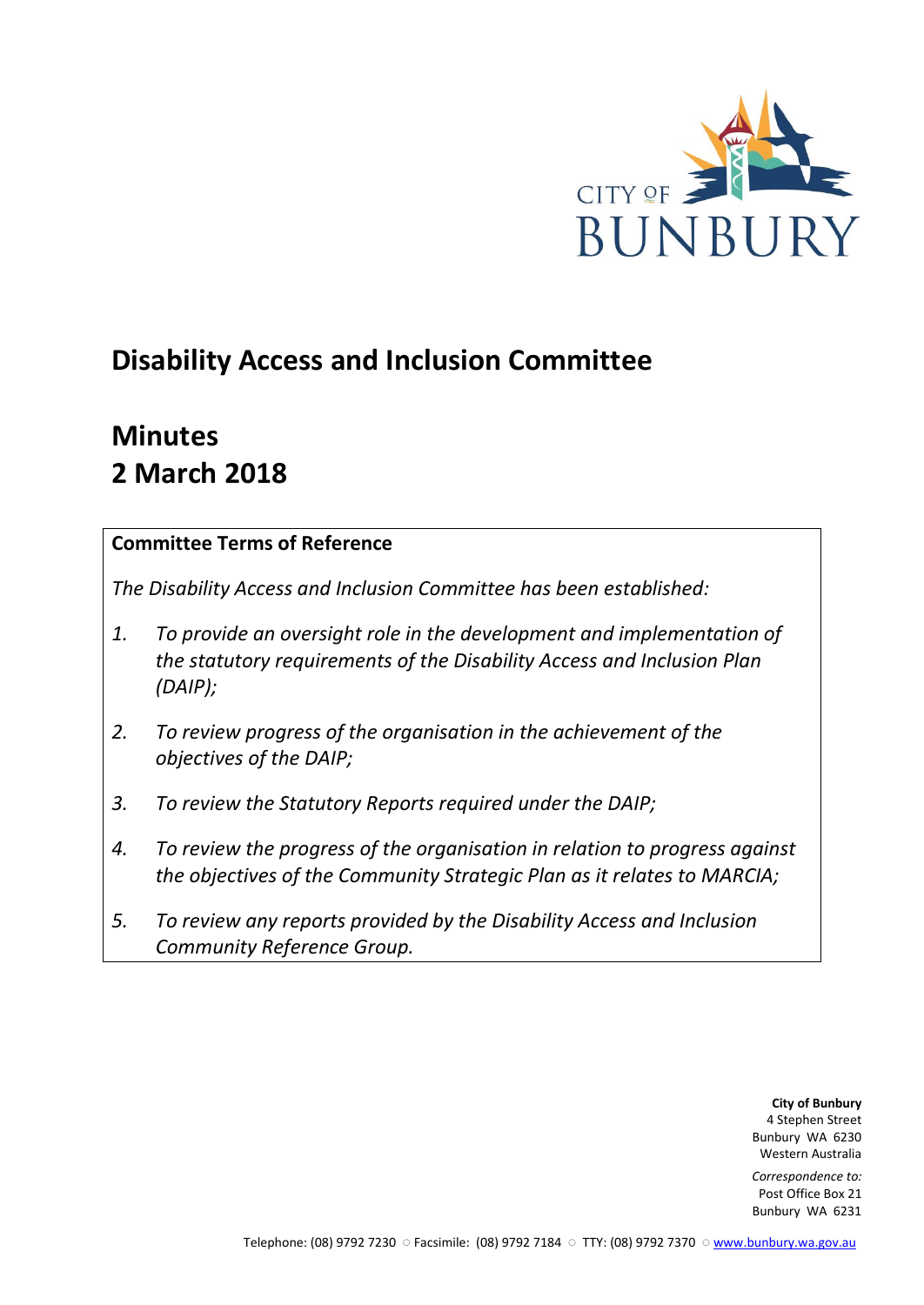# **Table of Contents**

### Subject

#### Page No

| 1. |     |                                                                        |  |  |
|----|-----|------------------------------------------------------------------------|--|--|
| 2. |     |                                                                        |  |  |
| 3. |     |                                                                        |  |  |
| 4. |     |                                                                        |  |  |
|    | 4.1 |                                                                        |  |  |
|    | 4.2 |                                                                        |  |  |
| 5. |     |                                                                        |  |  |
| 6. |     |                                                                        |  |  |
| 7. |     |                                                                        |  |  |
| 8. |     |                                                                        |  |  |
|    | 8.1 |                                                                        |  |  |
|    | 8.2 |                                                                        |  |  |
|    | 8.3 |                                                                        |  |  |
| 9. |     |                                                                        |  |  |
|    |     |                                                                        |  |  |
|    |     | 10.1 Terms of Reference - Disability Access and Inclusion Committee  5 |  |  |
|    |     |                                                                        |  |  |
|    |     |                                                                        |  |  |
|    |     | 12.1 Response to Previous Questions from Members taken on Notice 10    |  |  |
|    |     |                                                                        |  |  |
|    |     |                                                                        |  |  |
|    |     |                                                                        |  |  |
|    |     |                                                                        |  |  |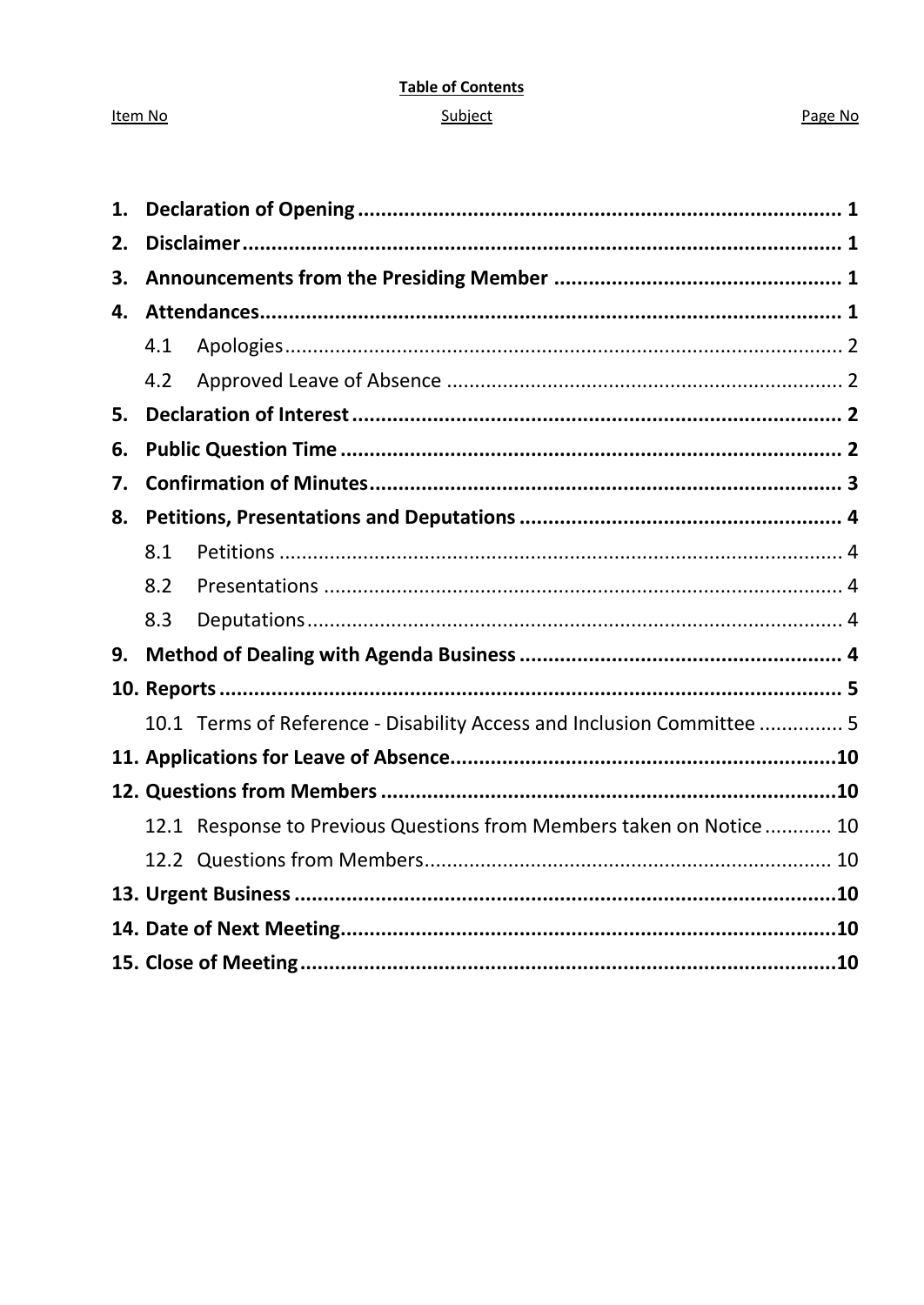

# **Disability Access and Inclusion Committee**

# **Minutes 2 March 2018**

Members of the public to note that recommendations made by this committee are not final and will be subject to adoption (or otherwise) at a future meeting of the Bunbury City Council.

## <span id="page-2-0"></span>**1. Declaration of Opening**

The Presiding Member declared the meeting open at 11:08am.

## <span id="page-2-1"></span>**2. Disclaimer**

Not applicable to this committee.

## <span id="page-2-2"></span>**3. Announcements from the Presiding Member**

Nil

## <span id="page-2-3"></span>**4. Attendances**

#### *Committee Members:*

| <b>Member Name</b>    | <b>Representing</b>              |
|-----------------------|----------------------------------|
| Cr Brendan Kelly      | <b>Councillor Representative</b> |
| Paul D'Vorak          | <b>Community Representative</b>  |
| <b>Kathryn Hewitt</b> | <b>Community Representative</b>  |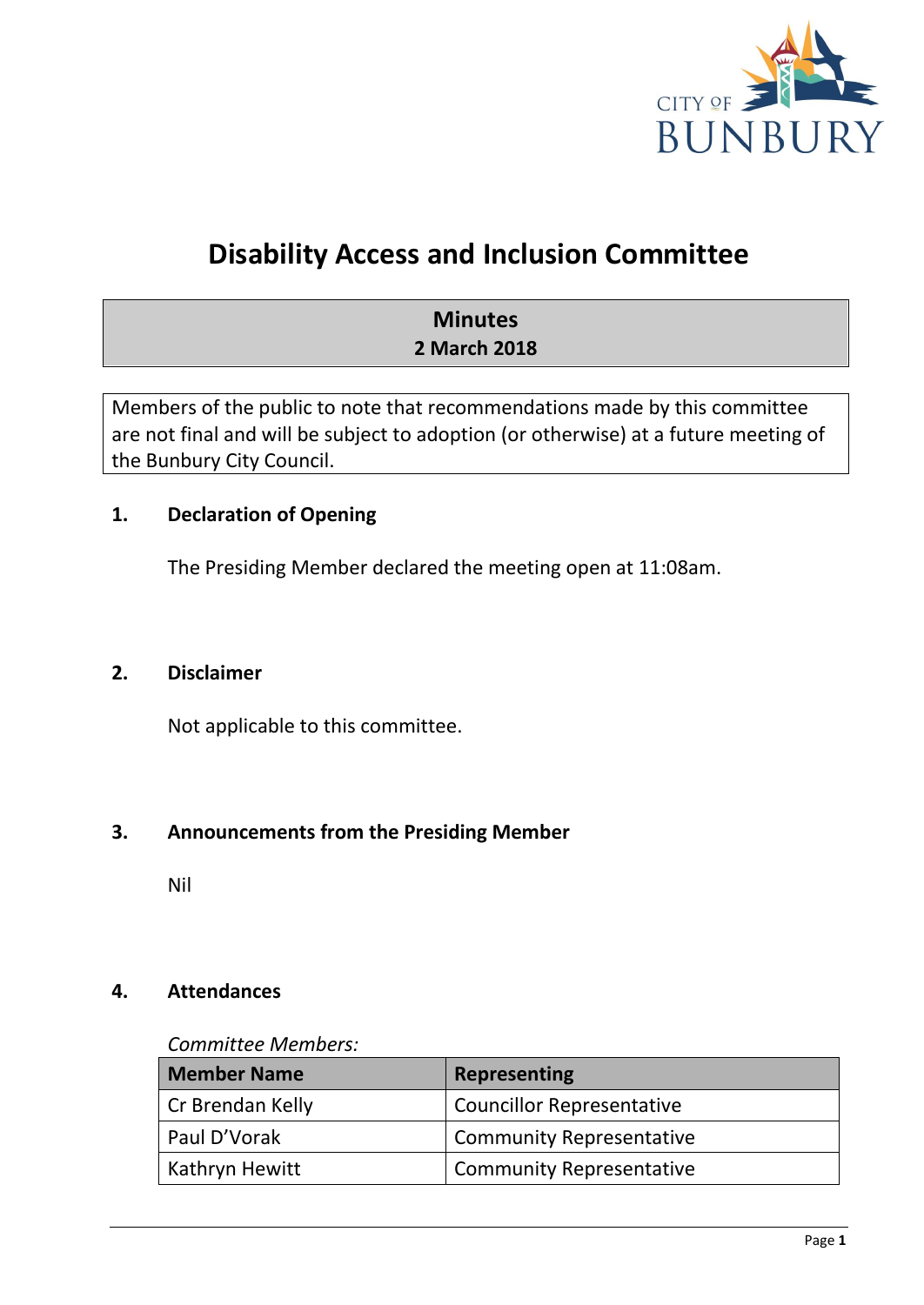| <b>Member Name</b>       | <b>Representing</b>                             |
|--------------------------|-------------------------------------------------|
| Mal Osborne              | <b>Chief Executive Officer</b>                  |
| <b>Gavin Harris</b>      | <b>Director Works and Services</b>              |
| <b>Felicity Anderson</b> | <b>Acting Director Planning and Development</b> |
| Stephanie Addison-Brown  | <b>Director Corporate and Community</b>         |
|                          | <b>Services</b>                                 |
| <b>Ryan Campbell</b>     | <b>Community Development (Access) Officer</b>   |

\_\_\_\_\_\_\_\_\_\_\_\_\_\_\_\_\_\_\_\_\_\_\_\_\_\_\_\_\_\_\_\_\_\_\_\_\_\_\_\_\_\_\_\_\_\_\_\_\_\_\_\_\_\_\_\_\_\_\_\_\_\_\_\_\_\_\_\_\_\_\_\_\_\_\_\_\_\_\_\_\_\_\_\_\_\_\_\_\_\_\_\_\_\_\_

# *Support Staff:*

| <b>Name</b>    | <b>Title</b>                                  |
|----------------|-----------------------------------------------|
| Sharon Chapman | Manager Community and Library Services        |
| Ms Liz Allan   | <b>Executive Research and Project Officer</b> |

# <span id="page-3-0"></span>**4.1 Apologies**

Cr Steck, Cr Steele and Jethro Hepton were apologies for the meeting.

# <span id="page-3-1"></span>**4.2 Approved Leave of Absence**

# <span id="page-3-2"></span>**5. Declaration of Interest**

Nil

# <span id="page-3-3"></span>**6. Public Question Time**

Nil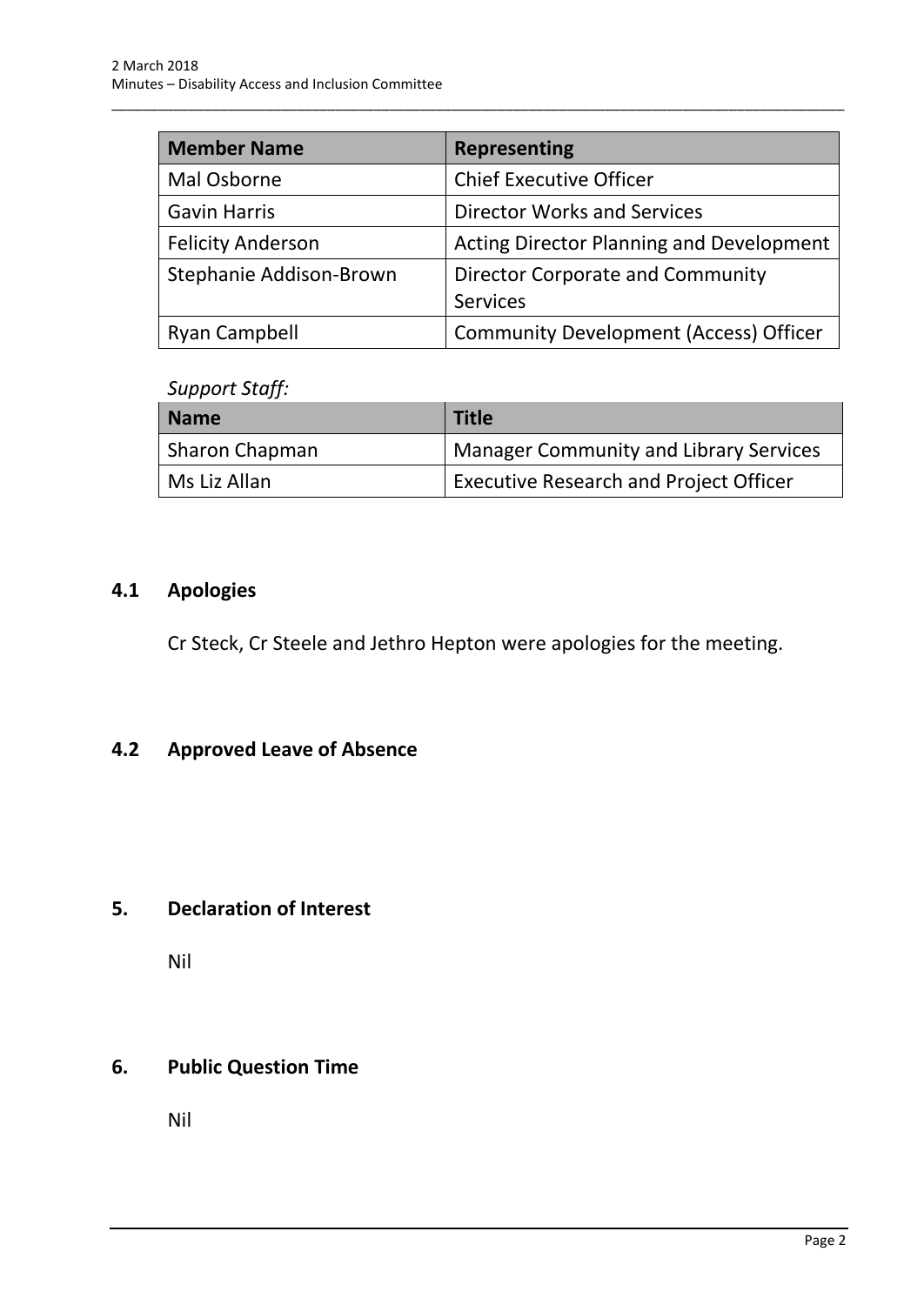## <span id="page-4-0"></span>**7. Confirmation of Minutes**

The Minutes of the meeting of the Disability Access and Inclusion Committee Meeting held 1 December 2017 had been circulated.

\_\_\_\_\_\_\_\_\_\_\_\_\_\_\_\_\_\_\_\_\_\_\_\_\_\_\_\_\_\_\_\_\_\_\_\_\_\_\_\_\_\_\_\_\_\_\_\_\_\_\_\_\_\_\_\_\_\_\_\_\_\_\_\_\_\_\_\_\_\_\_\_\_\_\_\_\_\_\_\_\_\_\_\_\_\_\_\_\_\_\_\_\_\_\_

#### **Recommendation**

That the Minutes of the Disability Access and Inclusion Committee Meeting held 1 December 2017 be confirmed as a true and correct record.

## **Outcome of the Meeting held 2 March 2018**

The recommendation (as printed) was moved Paul D'Vorak, seconded Kathryn Hewitt.

The Presiding member put the motion to the vote and it was adopted to become the Committee's decision on the matter.

## **Committee Decision**

That the Minutes of the Community Access Committee Meeting held 1 December 2017 be confirmed as a true and correct record.

CARRIED 8 votes "for" / Nil votes "against"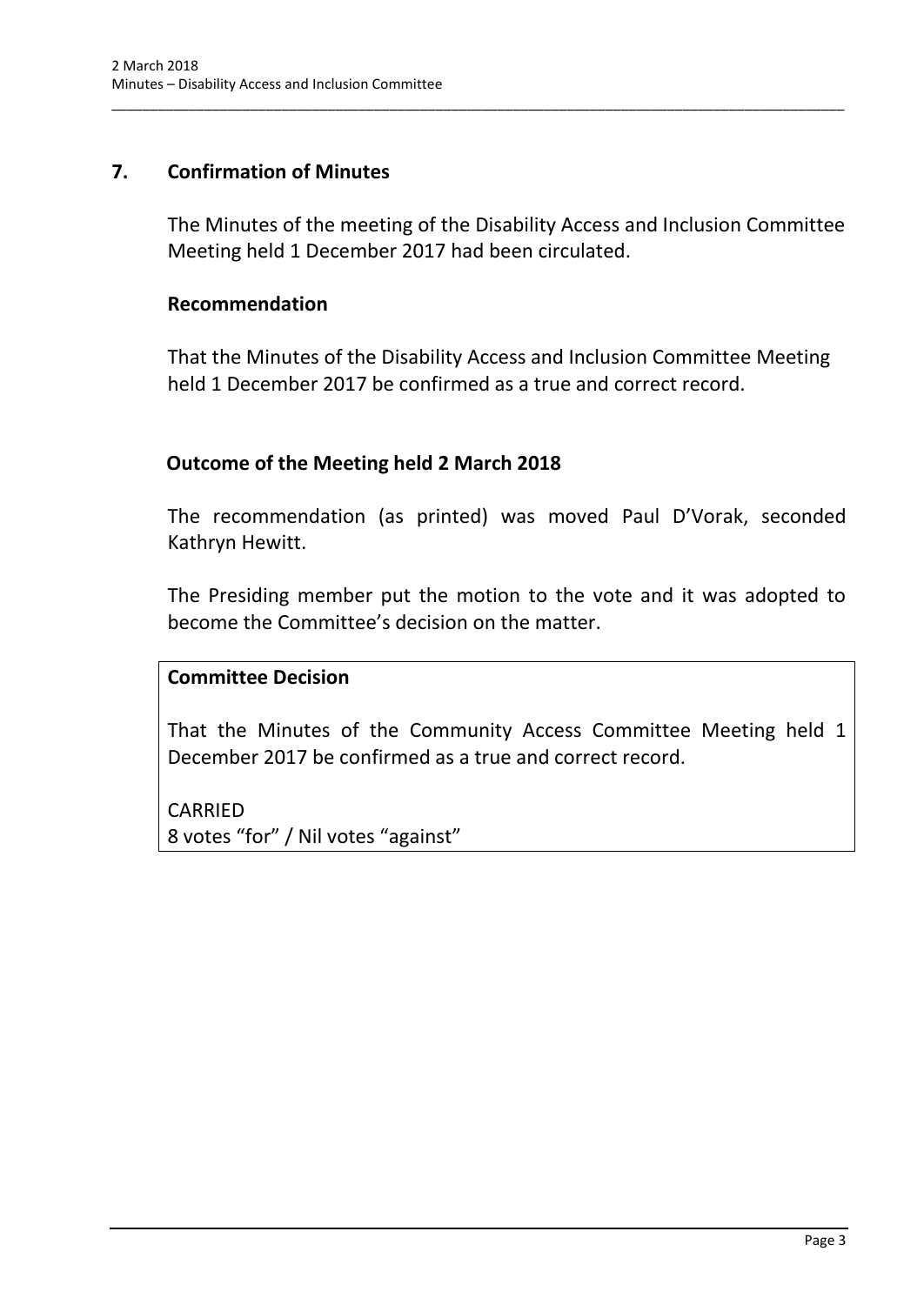# <span id="page-5-0"></span>**8. Petitions, Presentations and Deputations**

\_\_\_\_\_\_\_\_\_\_\_\_\_\_\_\_\_\_\_\_\_\_\_\_\_\_\_\_\_\_\_\_\_\_\_\_\_\_\_\_\_\_\_\_\_\_\_\_\_\_\_\_\_\_\_\_\_\_\_\_\_\_\_\_\_\_\_\_\_\_\_\_\_\_\_\_\_\_\_\_\_\_\_\_\_\_\_\_\_\_\_\_\_\_\_

#### <span id="page-5-1"></span>**8.1 Petitions**

Nil

### <span id="page-5-2"></span>**8.2 Presentations**

# <span id="page-5-3"></span>**8.3 Deputations**

### <span id="page-5-4"></span>**9. Method of Dealing with Agenda Business**

Items are dealt with in the order which they appear.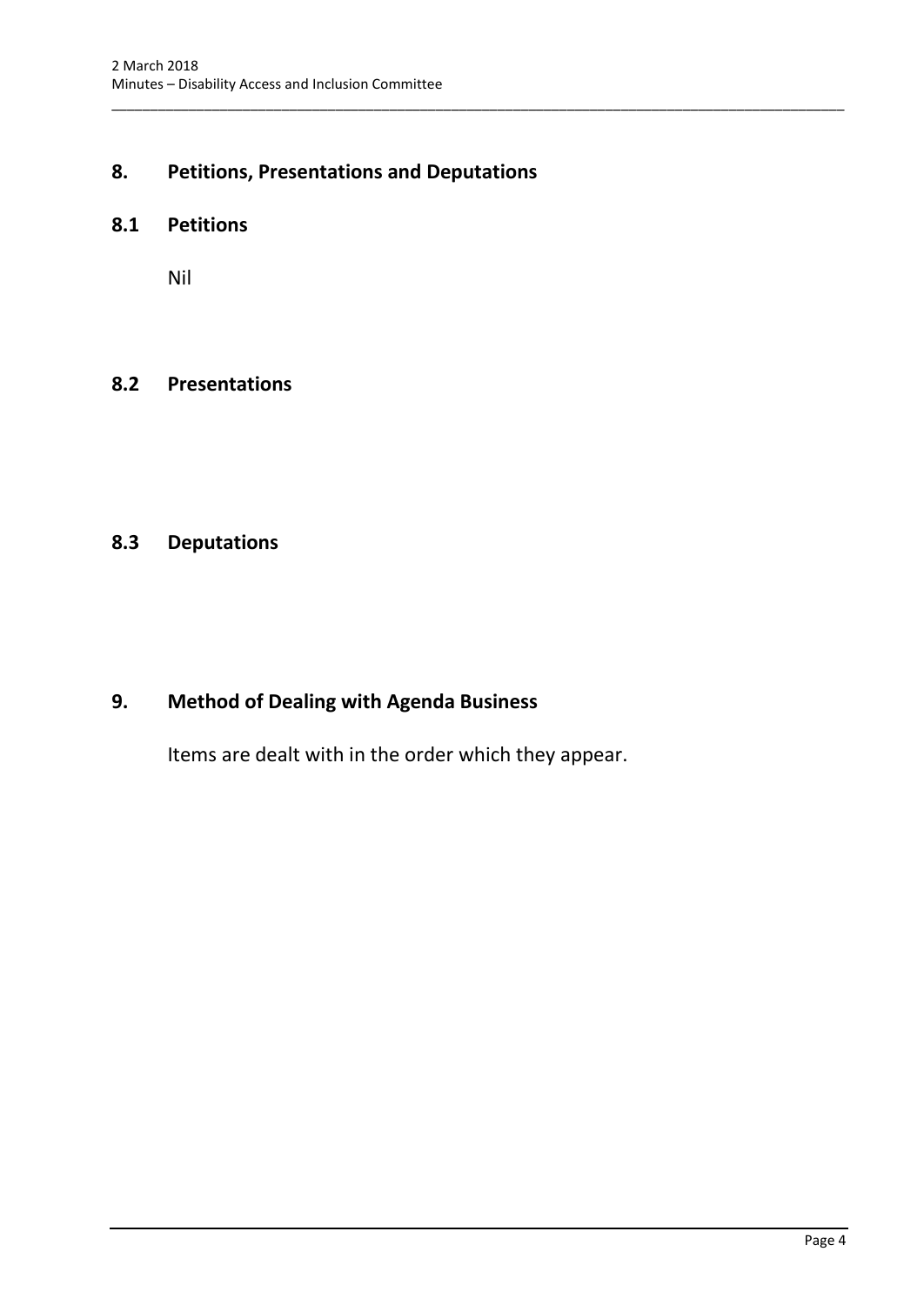### <span id="page-6-0"></span>**10. Reports**

#### <span id="page-6-1"></span>**10.1 Terms of Reference - Disability Access and Inclusion Committee**

\_\_\_\_\_\_\_\_\_\_\_\_\_\_\_\_\_\_\_\_\_\_\_\_\_\_\_\_\_\_\_\_\_\_\_\_\_\_\_\_\_\_\_\_\_\_\_\_\_\_\_\_\_\_\_\_\_\_\_\_\_\_\_\_\_\_\_\_\_\_\_\_\_\_\_\_\_\_\_\_\_\_\_\_\_\_\_\_\_\_\_\_\_\_\_

| <b>Applicant/Proponent:</b> | Internal                                          |  |  |  |
|-----------------------------|---------------------------------------------------|--|--|--|
| <b>Responsible Officer:</b> | Liz Allan, Executive Research and Project Officer |  |  |  |
| <b>Responsible</b>          | Stephanie Addison-Brown, Director Corporate and   |  |  |  |
| Manager:                    | <b>Community Services</b>                         |  |  |  |
| <b>Executive:</b>           | Stephanie Addison-Brown, Director Corporate and   |  |  |  |
|                             | <b>Community Services</b>                         |  |  |  |
| <b>Authority/Discretion</b> | ⊠<br>Review<br>Advocacy                           |  |  |  |
|                             | Executive/Strategic<br>Quasi-Judicial<br>$\Box$   |  |  |  |
|                             | ⊠<br>Information<br>Legislative                   |  |  |  |
|                             | Purposes                                          |  |  |  |
| <b>Attachments:</b>         | Appendix 1: Minutes Excerpt 16 May 2017           |  |  |  |
|                             | Appendix 2: Community Access<br>Committee         |  |  |  |
|                             | Discussion Paper (Appendix RAC-11 from<br>the     |  |  |  |
|                             | <b>Ordinary Council Meeting 16 May 2017)</b>      |  |  |  |
|                             | Appendix 3: Current DAIC Terms of Reference       |  |  |  |

#### **Summary**

This report is presented to outline the process behind the Terms of Reference for the Disability Access and Inclusion Committee (DAIC) and provide the DAIC with the opportunity to amend the Terms of Reference as required.

#### **Executive Recommendation 1**

That the Disability Access and Inclusion Committee note the information provided.

#### **Executive Recommendation 2**

That the Disability Access and Inclusion Committee recommend to Council that the Terms of Reference (as **attached** at Appendix 3) be amended so that the Community Access Officer be moved from 'Executive Members (voting)' to 'Ex-officio Members (non-voting)'.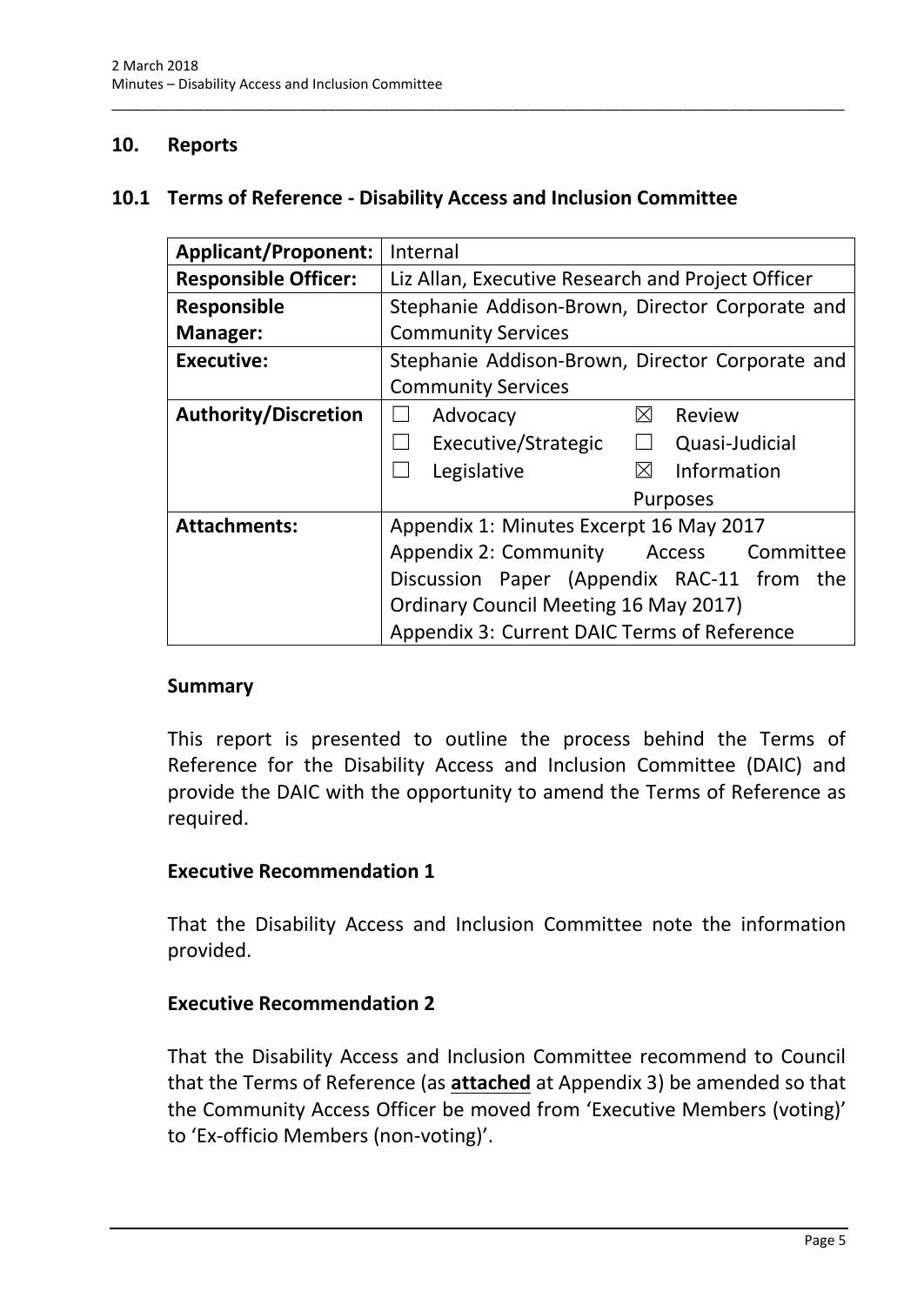## **Strategic Relevance**

Key Priority Area 1: Community and Culture Objective 1.1: Establish Bunbury as the most accessible regional City in Australia by 2020

\_\_\_\_\_\_\_\_\_\_\_\_\_\_\_\_\_\_\_\_\_\_\_\_\_\_\_\_\_\_\_\_\_\_\_\_\_\_\_\_\_\_\_\_\_\_\_\_\_\_\_\_\_\_\_\_\_\_\_\_\_\_\_\_\_\_\_\_\_\_\_\_\_\_\_\_\_\_\_\_\_\_\_\_\_\_\_\_\_\_\_\_\_\_\_

#### **Background**

A *Community Access Committee Discussion Paper* (**attached** at Appendix 2) was prepared in response to a meeting held between the Community Access Committee (CAC) and the Executive Leadership Team on 3 March 2017.

The Paper proposed a new Terms of Reference and Framework for the Committee. The proposed new structure consisted of a formal Standing Committee made up the Executive Leadership Team, CEO, Community Access Officer, three elected members and three community representatives

At a meeting held on 31 March 2017 members voted unanimously to endorse the proposed changes outlined in the *Community Access Committee Discussion Paper.*

At its meeting held 16 May 2017 Council Decided (179/17):

*"That Council endorses the proposed new structure and Terms of Reference outlined in pages 9-13 of the Community Access Committee Discussion Paper (attached at Appendix RAC-11), to take effect following the Council elections on 21 October 2017. The new structure will consist of the following;*

- *a) Standing Committee; and*
- *b) Community Reference Group."*

An excerpt from the Minutes is **attached** at Appendix 1.

## **Council Policy Compliance**

The City of Bunbury is bound by the City's Disability Access and Inclusion Plan 2012 – 2017 (DAIP) which is a legislative requirement under the *Disability Services Act 1993 (amended 2004)*. The City of Bunbury's DAIP 2012 – 2017 outlines the City's commitment to Outcome 6 of the DAIP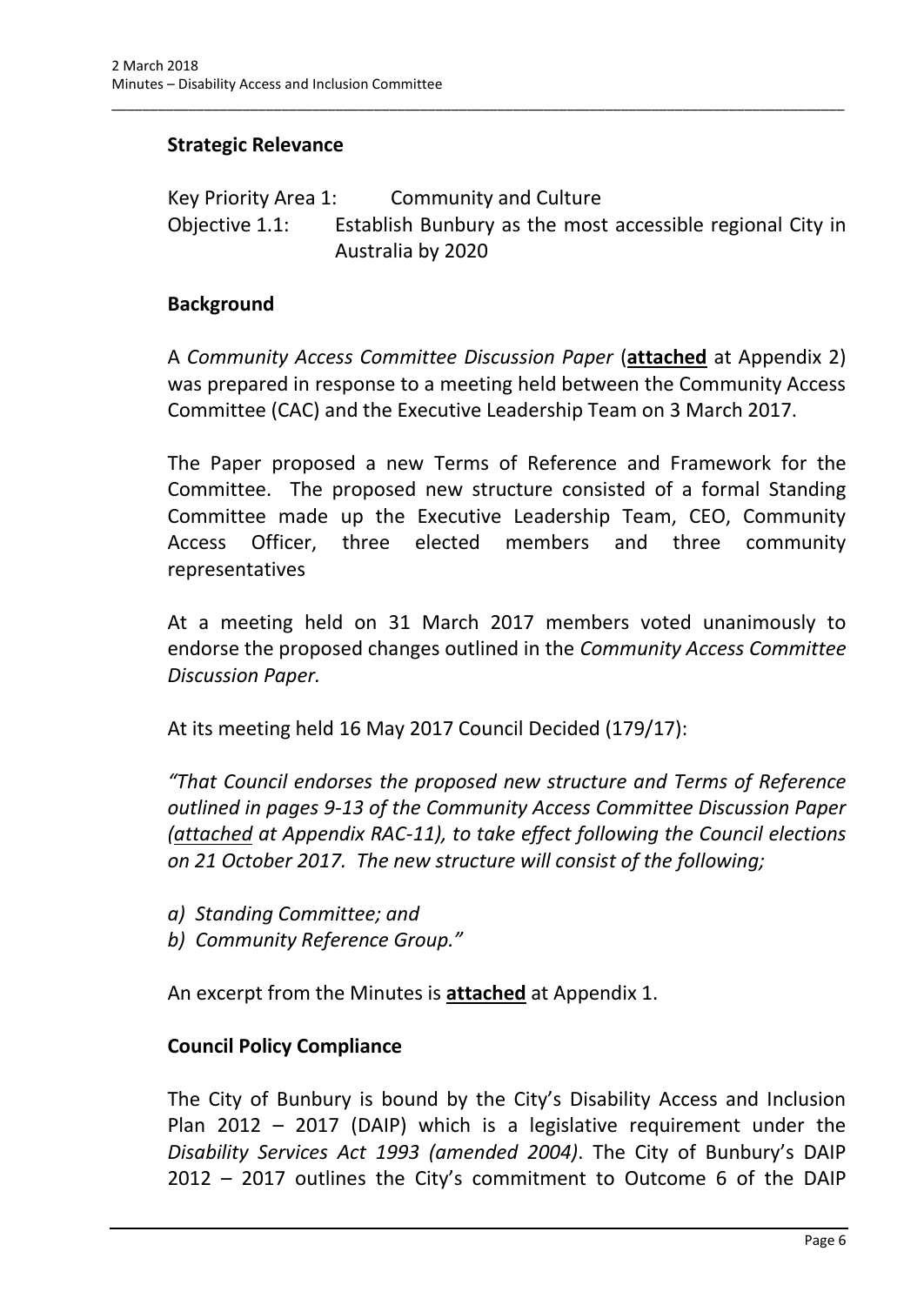which states that "*People with disability have the same opportunities as other people to participate in any public consultation by the City of Bunbury*".

\_\_\_\_\_\_\_\_\_\_\_\_\_\_\_\_\_\_\_\_\_\_\_\_\_\_\_\_\_\_\_\_\_\_\_\_\_\_\_\_\_\_\_\_\_\_\_\_\_\_\_\_\_\_\_\_\_\_\_\_\_\_\_\_\_\_\_\_\_\_\_\_\_\_\_\_\_\_\_\_\_\_\_\_\_\_\_\_\_\_\_\_\_\_\_

# **Legislative Compliance**

*Disability Services Act 1993 (amended 2004) Local Government Act 1995* 

## **Officer Comments**

The *Community Access Committee Discussion Paper* outlined the following:

*"The City Access and Inclusion Committee has been established:*

- *1. To provide an oversight role in the development and implementation of the Statutory requirements of the Disability Access and Inclusion Plan (DAIP);*
- *2. To review progress of the organisation in the achievement of the objectives of the DAIP;*
- *3. To review the Statutory Reports required under the DAIP;*
- *4. To review the progress of the organisation in relation to progress against the objectives of the Community Strategic Plan as it relates to MARCIA;*
- *5. To review any reports provided by the City Access and Inclusion Community Reference Group.*

*The Committee will comprise the following:*

- *1) Three elected members*
- *2) Three community members with expertise/experience in relevant areas*
- *3) Chief Executive Officer*
- *4) Executive Leadership Team*
- *5) Community Access Officer"*

## **Analysis of Financial and Budget Implications**

There are no financial implications associated with this report.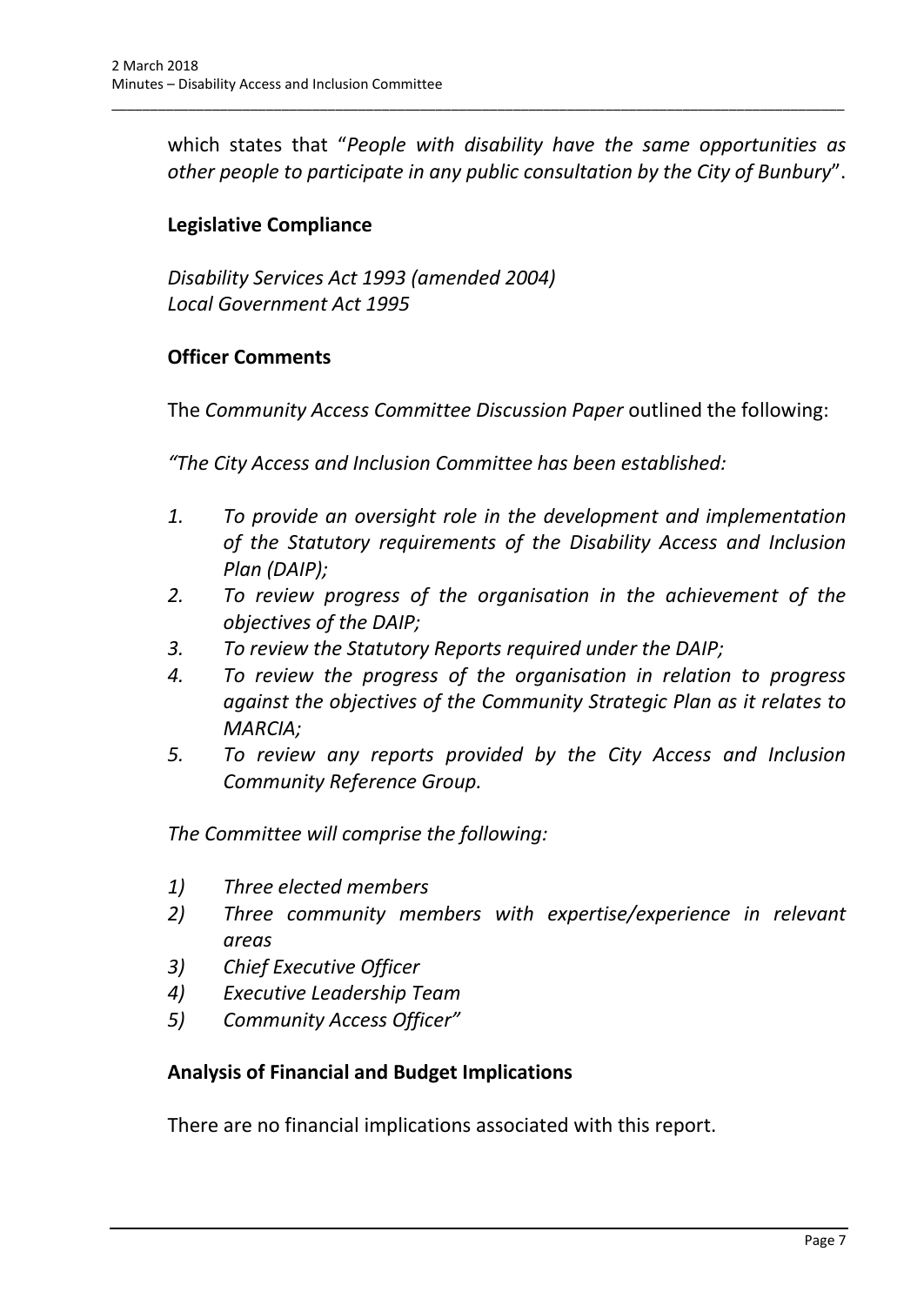### **Community Consultation**

Not applicable.

### **Councillor/Officer Consultation**

Council was provided with the *Community Access Committee Discussion Paper* and endorsed the structure outlined within it at its meeting held 16 May 2017.

\_\_\_\_\_\_\_\_\_\_\_\_\_\_\_\_\_\_\_\_\_\_\_\_\_\_\_\_\_\_\_\_\_\_\_\_\_\_\_\_\_\_\_\_\_\_\_\_\_\_\_\_\_\_\_\_\_\_\_\_\_\_\_\_\_\_\_\_\_\_\_\_\_\_\_\_\_\_\_\_\_\_\_\_\_\_\_\_\_\_\_\_\_\_\_

#### **Applicant Consultation**

CAC members, including Presiding Member Brendan Kelly, and ELT staff were present at the meeting held 3 March 2017.

#### **Outcome of the Meeting held 2 March 2018**

Executive Recommendation 1 (as printed) was moved Paul D'Vorak, seconded Kathryn Hewitt.

The Presiding member put the motion to the vote and it was adopted to become the Committee's decision on the matter.

#### **Committee Decision**

That the Disability Access and Inclusion Committee note the information provided.

CARRIED 8 votes "for" / Nil votes "against"

Executive Recommendation 2 (as printed) was moved Paul D'Vorak, seconded Kathryn Hewitt.

The Presiding member put the motion to the vote and it was adopted to become the Committee's decision on the matter.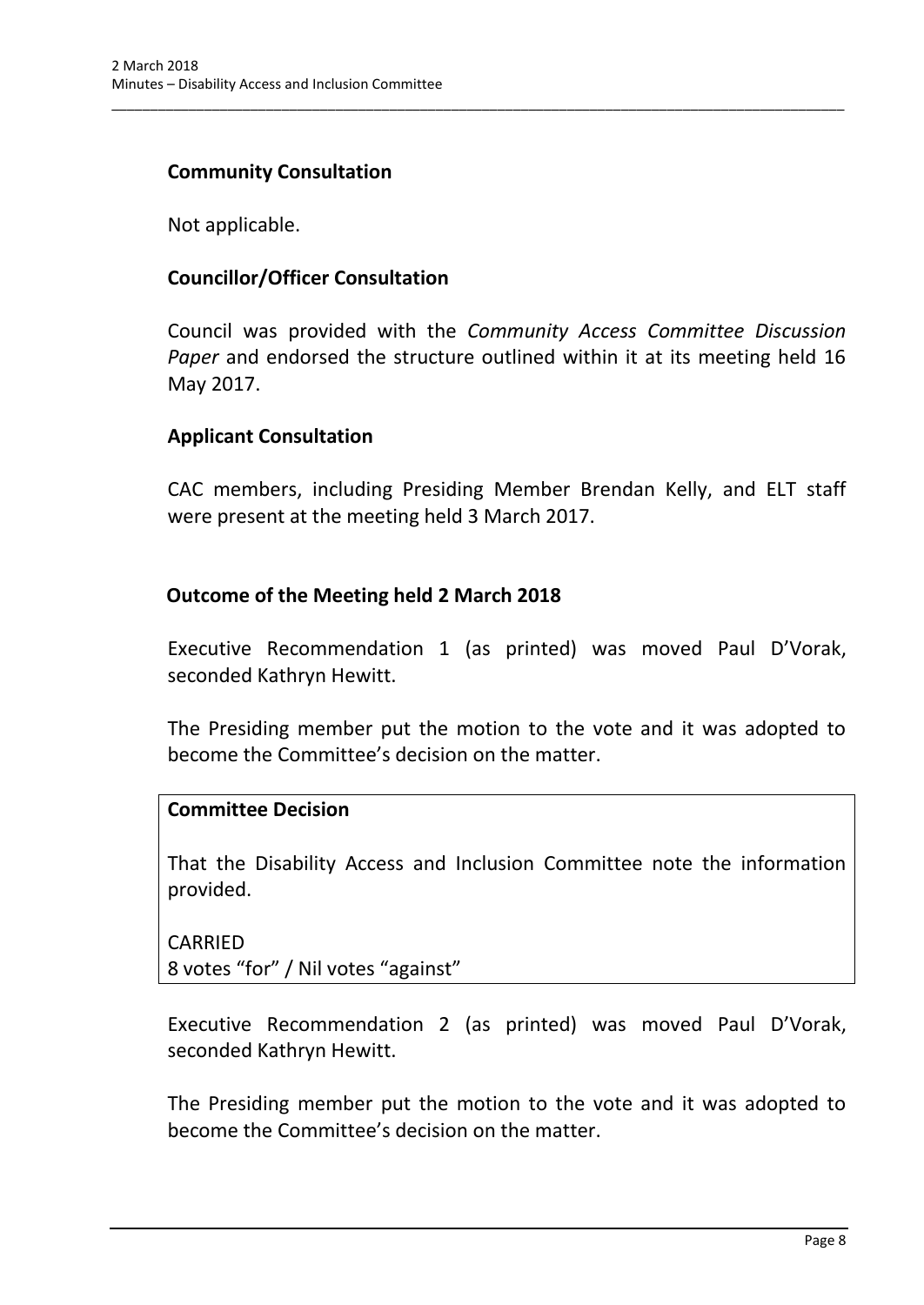# **Committee Decision**

That the Disability Access and Inclusion Committee recommend to Council that the Terms of Reference (as **attached** at Appendix 3) be amended so that the Community Access Officer be moved from 'Executive Members (voting)' to 'Ex-officio Members (non-voting)'.

\_\_\_\_\_\_\_\_\_\_\_\_\_\_\_\_\_\_\_\_\_\_\_\_\_\_\_\_\_\_\_\_\_\_\_\_\_\_\_\_\_\_\_\_\_\_\_\_\_\_\_\_\_\_\_\_\_\_\_\_\_\_\_\_\_\_\_\_\_\_\_\_\_\_\_\_\_\_\_\_\_\_\_\_\_\_\_\_\_\_\_\_\_\_\_

CARRIED 8 votes "for" / Nil votes "against"